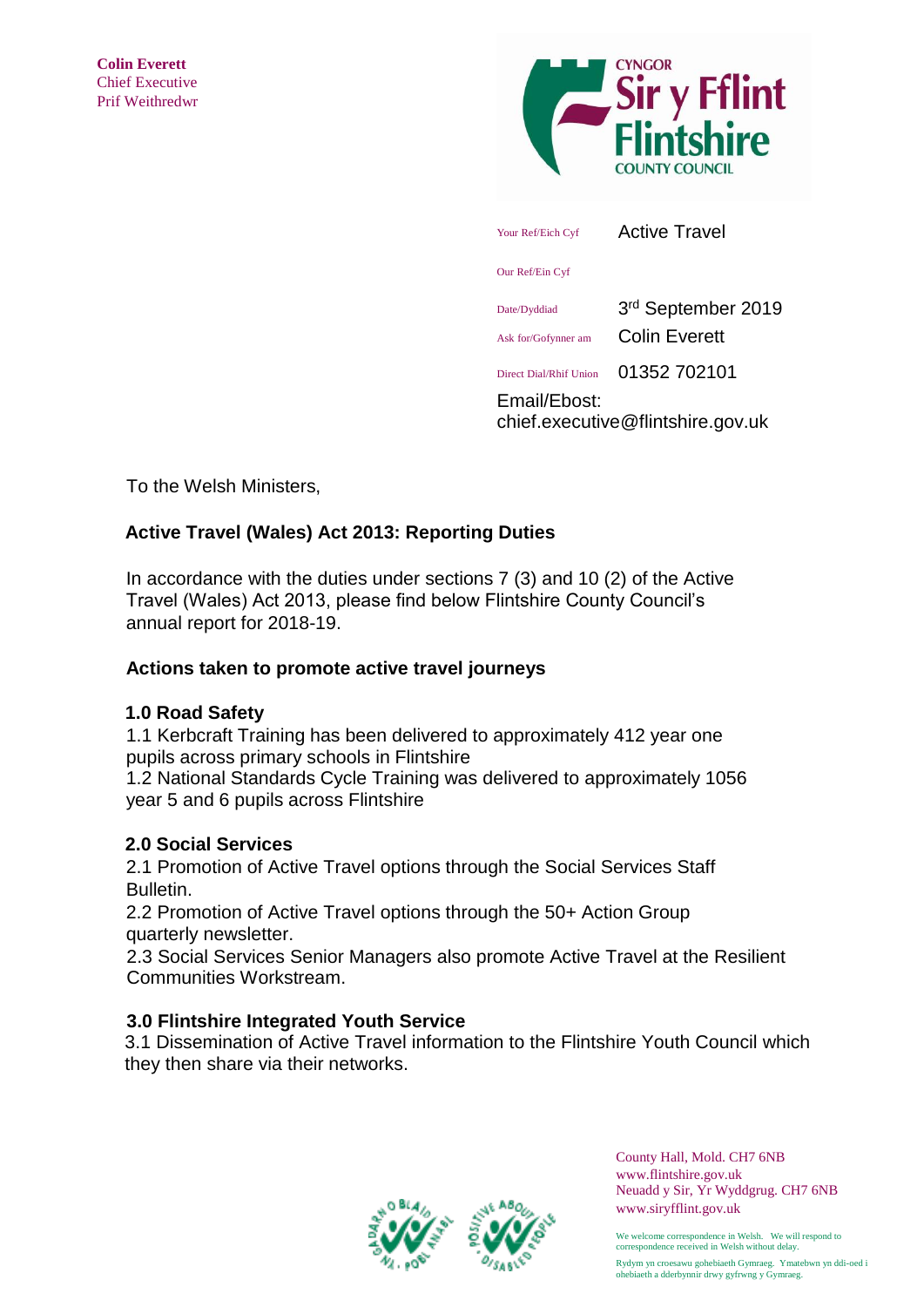## **4.0 Websites/ Social Media /Publication**

4.1 Flintshire County Council maintained its web page on Active Travel, including the publication of the Existing Route Maps, the Integrated Network Map and Annual Reports.

4.2 Design and publication of updated cycling leaflets for East Flintshire and Deeside Industrial Park.

## **5.0 Cycling Schemes**

5.1 Flintshire County Council continued to operate its Cycle to Work Scheme.

### **Actions taken to secure new active travel routes and related facilities and improvements**

## **6.0 Infrastructure secured through the Planning Process**

6.1 Redrow, Chester Road, Penymynydd. 225m of 2m wide off-site footway alongside Chester Road; under construction.

6.2 Maes Gwern, Mold. 450m of 3m footway/cycleway through site with link to school grounds; under construction.

6.3 Lys Dewi, Penyffordd, Holywell. Residential development with 30m offsite link footpath; under construction.

6.4 Planning consent granted for Corus site access. 70m of 3m wide off-site footway/cycleway alongside Welsh Road, off-road improvement for National Cycle Route 563 and 450m of 3m wide foot/cycleway adjacent to access road.

#### **Costs incurred for new active travel routes and facilities and improvements of existing active travel routes and related facilities carried out in the preceding full financial year**

## **7.0 Schemes completed 2018/19**

7.1 Feasibility studies completed for strategic cycling links from Mold to Broughton and adjoining settlements and the Dee Coastal Path, Flint. Cost £249,000.

7.2 Delivered two Safe Routes in Communities schemes including improved walking and cycling measures at Broughton Hall Primary School, Broughton and Mountain Lane Primary School, Buckley. Cost £526,000

7.3 Delivered 2.2km shared use cyclepath through the Greenfield Valley, Holywell and improved access from the Valley to Holywell Town Centre. Cost £717,000 7.4 Delivered shared use cycling routes within Zone 2 on Deeside Industrial Park. Cost £2,495,000.

7.5 B5125 Ewloe to Broughton route treatment works which included junction and footway improvements and provision of a pedestrian crossing facility. Cost £149,500.